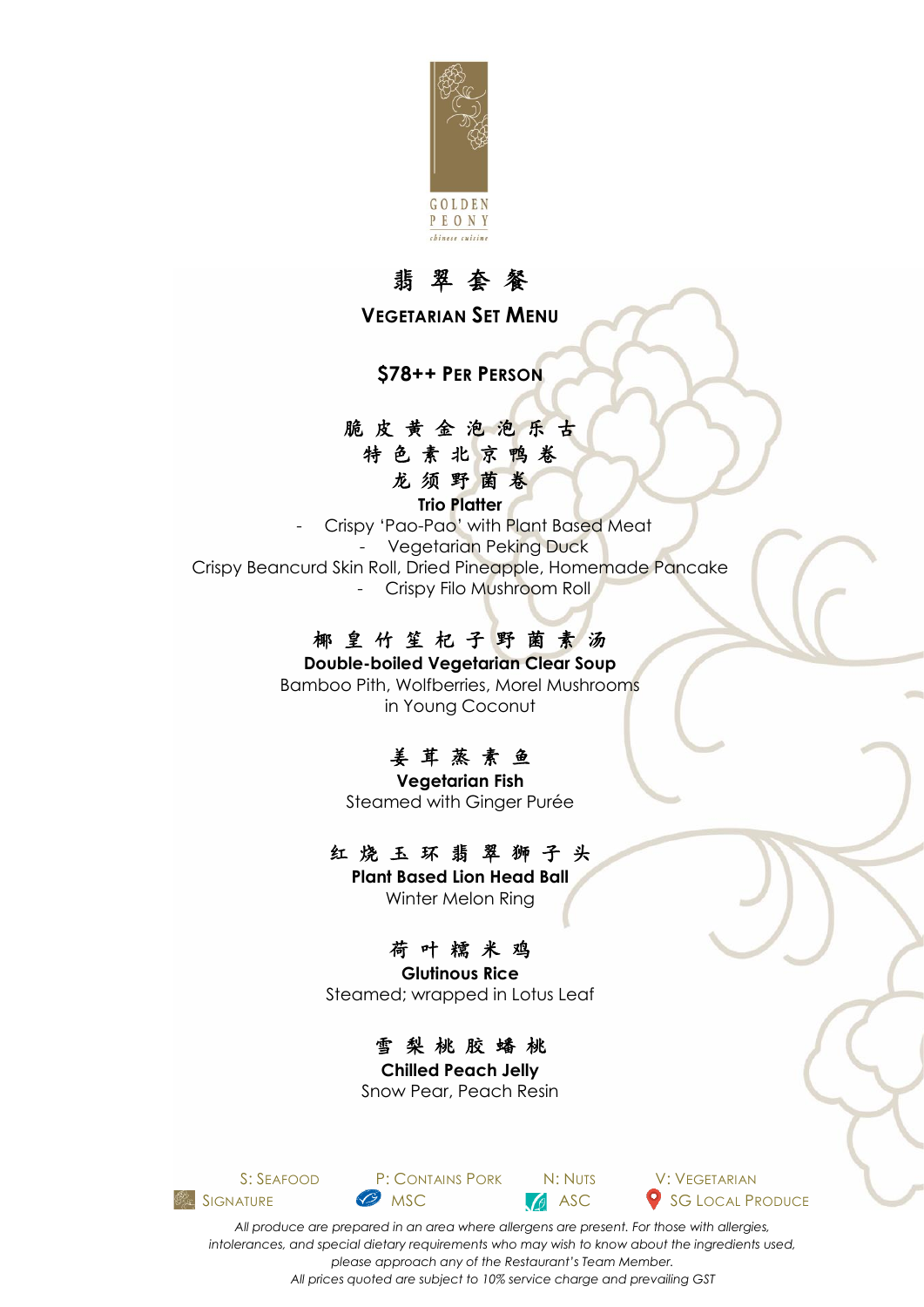

### 紫 晶 套 餐

**AMETHYST SET MENU**

**\$88++ PER PERSON**

#### 伦 敦 鸭 两 味 拼 黑 椒 天 鹅 芋 盒

**Trio Platter**

London Duck Crispy Beancurd Skin, Dehydrated Pineapple, Homemade Pancake Sliced London Duck Meat

Swan Pastry filled with Chili Crab Meat, Black Pepper Sauce

# 金 盅 瑶 柱 竹 笙 炖 天 使 虾 汤

**New Caledonia 'Obsiblue' Prawn Soup** Double-boiled with Bamboo Pith and Conpoy In Mini Golden Pumpkin

# 日式焗鲈鱼

**Sea Perch** Baked with Teriyaki Sauce

# 香 烤 无 锡 骨

**Loin Prime Rib** Fermented Red Beancurd, Bay Leaf Red Kojic Sauce

#### 鸡油花雕蟹钳麺线

**Crab Claw** Stuffed with Prawn Paste, wrapped with Beancurd Skin Steamed with Egg White, Chinese Wine Broth Vermicelli 'Mian Xian' Noodle



**Chilled Cream of Avocado** Vanilla Ice Cream

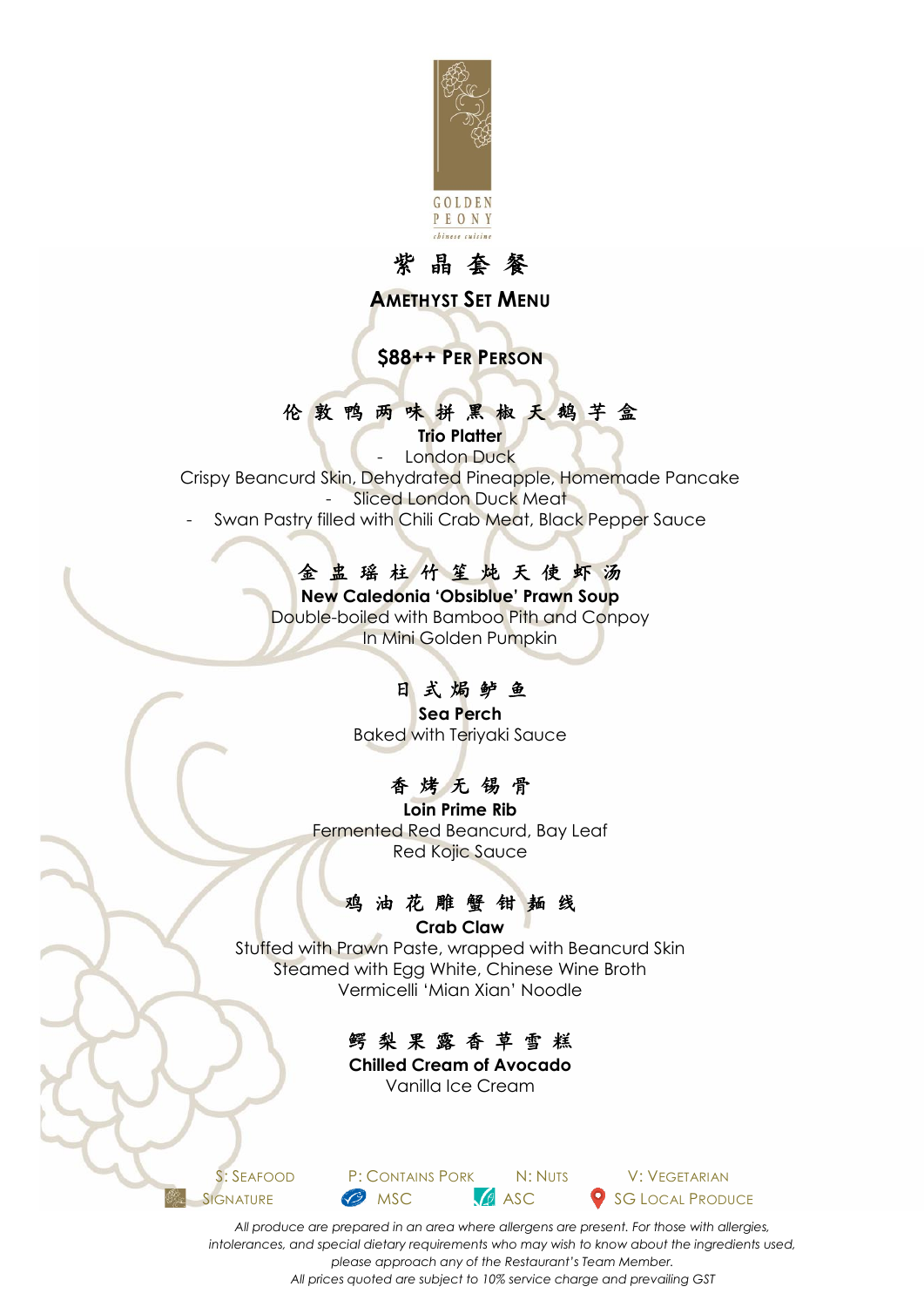

红 宝 石 套 餐

**RUBY SET MENU**

**\$128++ PER PERSON**

#### 凉 拌 冻 龙 虾 伴 胡 麻 酱 冰 菜

**Chilled Spiny Lobster** Tobiko, 'Ice Plant', Sesame Dressing

#### 椰 皇 螺 头 花 胶 玫 瑰 燕 窩 汤

**Blooming Bird's Nest Soup**  Double-boiled with Fish Maw, Sea Whelk in Young Coconut

#### XO 酱 蒙 古 黑 豚 肉 扒

**Kurobuta Pork** Wrapped with Bacon Signature Homemade XO Sauce

#### 豉 汁 蒸 翡 翠 鲈 鱼

**Sea Perch** Steamed with Black Bean Sauce

# 黑松露五头南非鲍鱼捞饭

**Japanese Fragrant Fried Rice** Topped with 5 Head South Africa Abalone, Black Truffle

#### 天 鹅 金 薯 酥 拼 雪 梨 雪 耳 炖 桃 胶

**Dessert Combination**  Swan Pastry filled with Sweet Potato Double-boiled Peach Resin, Snow Pear and Fungus



S: SEAFOOD P: CONTAINS PORK N: NUTS V: VEGETARIAN **SIGNATURE MSC** MSC ASC SG LOCAL PRODUCE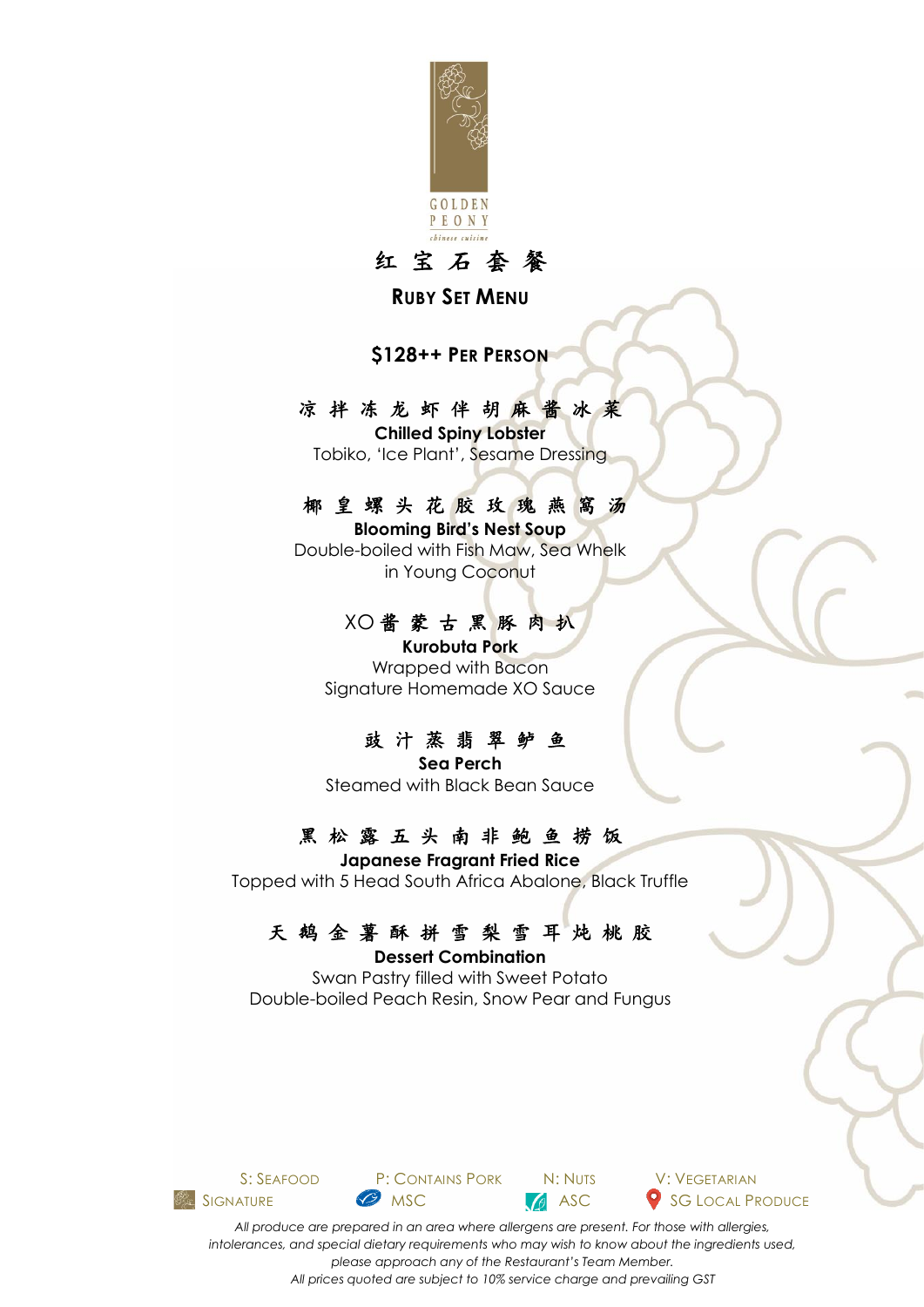

# 珍 珠 套 餐

#### **PEARL SET MENU**

### **\$988++ PER TABLE OF 10 PERSONS**

# 传统摩摩皮北京鸭

**Roasted Peking Duck** Homemade Pancake, Beancurd Skin, Cucumber, Spring Onion

### 椰 皇 螺 头 炖 竹 笙 干 贝 鲍 鱼 仔 汤

**Baby Abalone Soup**  Double-boiled with Sea Whelk, Conpoy, Bamboo Pith in Young Coconut

# 姜 茸 蒸 大 笋 壳

**Marble Goby** Steamed with Ginger Purée

# 中 式 炒 牛 柳 粒

**Oriental Angus Tenderloin Cubes** Wok-fried with Oriental Scallion Sauce

# 海 参 扒 冬 菇 腐 客 豆 腐 伴 奶 白 菜

**Sea Cucumber** Homemade Beancurd, Chinese Mushroom, Baby Cabbage Vegetable

#### 东坡肉脆麺球

**Crispy Egg Noodle** 'Dong Po' Pork Belly

# 蔓 越 莓 菠 萝 蜜 香 茅 冻

**Chilled Lemongrass Jelly** Jackfruit, Cranberry